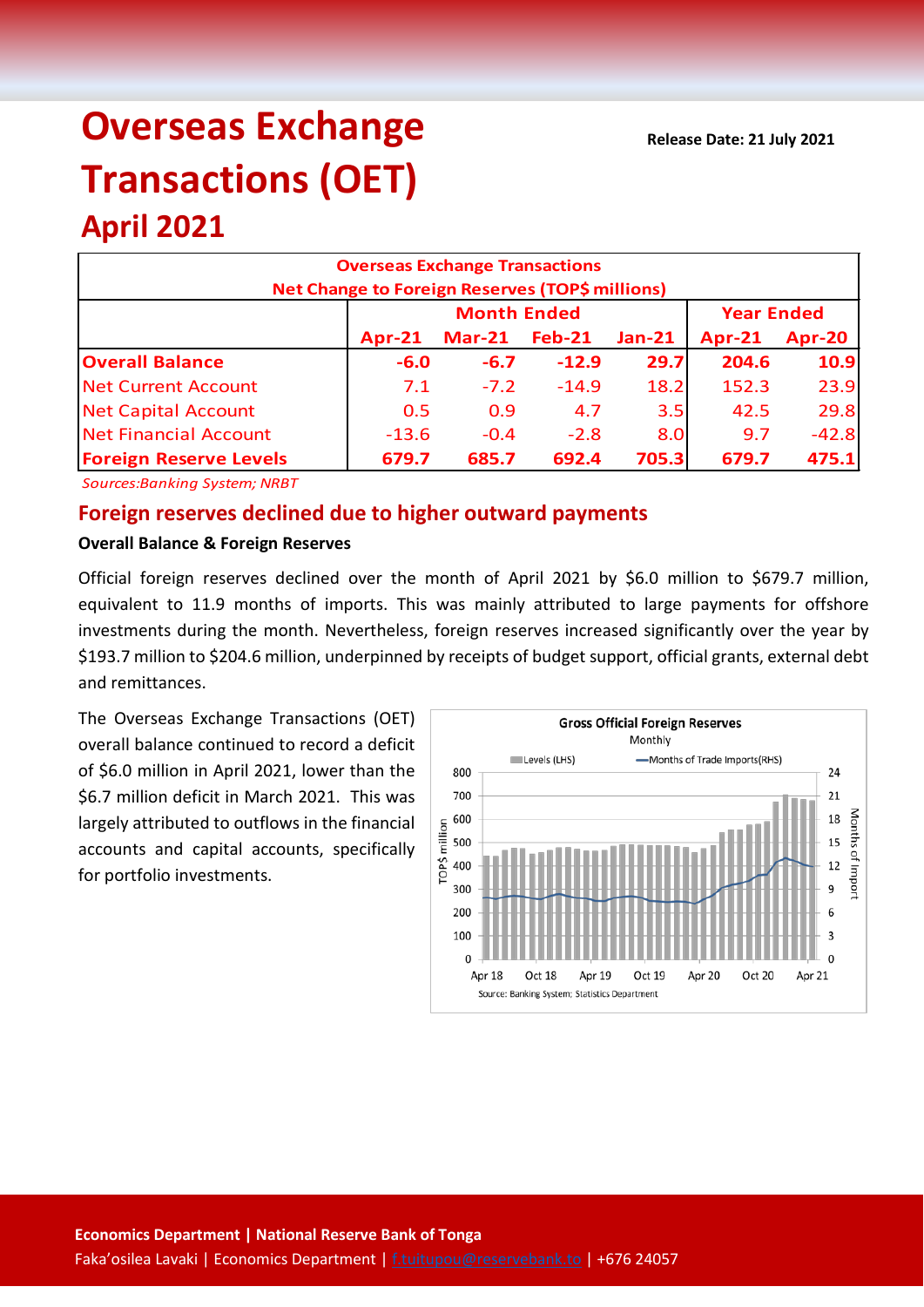#### **Current Account**

| <b>Current Account (TOP\$ millions)</b> |                    |          |               |               |                   |          |  |  |  |
|-----------------------------------------|--------------------|----------|---------------|---------------|-------------------|----------|--|--|--|
|                                         | <b>Month Ended</b> |          |               |               | <b>Year Ended</b> |          |  |  |  |
|                                         | $Apr-21$           | $Mar-21$ | <b>Feb-21</b> | <b>Jan-21</b> | $Apr-21$          | Apr-20   |  |  |  |
| <b>Net Current Account</b>              | 7.1                | $-7.2$   | $-14.9$       | 18.2          | 152.3             | 23.9     |  |  |  |
| Merchandise Trade                       | $-35.6$            | $-45.9$  | $-39.0$       | $-36.7$       | $-440.6$          | $-402.7$ |  |  |  |
| Services                                | $-1.3$             | $-2.7$   | $-7.3$        | $-2.1$        | $-14.5$           | 18.1     |  |  |  |
| Income                                  | 4.4                | 2.6      | 3.0           | 3.4           | 33.4              | $-1.6$   |  |  |  |
| <b>Transfers</b>                        | 39.6               | 38.8     | 28.5          | 53.7          | 573.9             | 410.2    |  |  |  |

*Sources: Banking System;NRBT*

The current account balance improved to a surplus in April 2021 due to the lower deficit in the merchandise trade and services account and the higher net receipts in the income and transfers account. Similarly, the current account surplus increased significantly by \$128.4 million in year-ended terms, driven mostly by higher net receipts in the transfers and income accounts.

Import payments decreased over the month by \$10.8 million (22.9%), underpinned by lower payments for wholesale & retail goods, oil, motor vehicles, and construction imports. However, payments for other imports (mostly business office supplies and government imports) increased over the month. Total export proceeds also fell over the month by \$0.5 million (42.2%) from lower agricultural, marines, and other export receipts. In the year to April 2021, the merchandise trade deficit widened by \$37.8 million (9.4%) as import payments rose by \$31.6 million (7.5%) due to increases in payments for wholesale & retail goods, construction materials, motor vehicles, and other imports. This offsets the lower payments for oil imports during the year. However, proceeds from all export categories declined except the proceeds from other exports (mostly recycled metals), which rose marginally over the year. The impact of COVID-19 on the fisheries sector continues as closed borders affect the frequency and volume of export via air-freight.

The income account surplus increased by \$1.8 million (68.5%) in April 2021 as income payments fell by \$2.0 million (84.5%). Annually, the income account surplus increased by \$35.0 million, underpinned by a decline in payments of \$17.9 million (66.4%) in addition to higher income receipts mainly from wages of seasonal workers abroad. This also supported the rise in remittances over the year despite the negative impacts of COVID-19.

Total transfer receipts rose slightly over the month by \$0.1 million to a total of \$45.9 million, due solely to a \$2.1 million increase in non-profit transfers, mainly church donations and receipts of contributions to domestic fundraising activities. This was partly offset by the decline in both official and private transfers receipts by \$1.5 million and \$0.5 million, respectively. Over the year to April 2021, transfer receipts rose significantly by \$166.7 million (34.6%), underpinned by significant increases in the official transfer receipts by the government for budget support, external debt and relief funds for COVID-19 and TC Harold.

The deficit in the services account improved by \$1.4 million over the month, driven by a \$1.4 million (20.8%) increase in service receipts whilst service payments rose slightly. The higher service receipts were mainly for telecommunication, government services, and professional & management services. Annually, the services account recorded a \$14.5 million deficit compared to the \$18.1 million surplus in April 2020.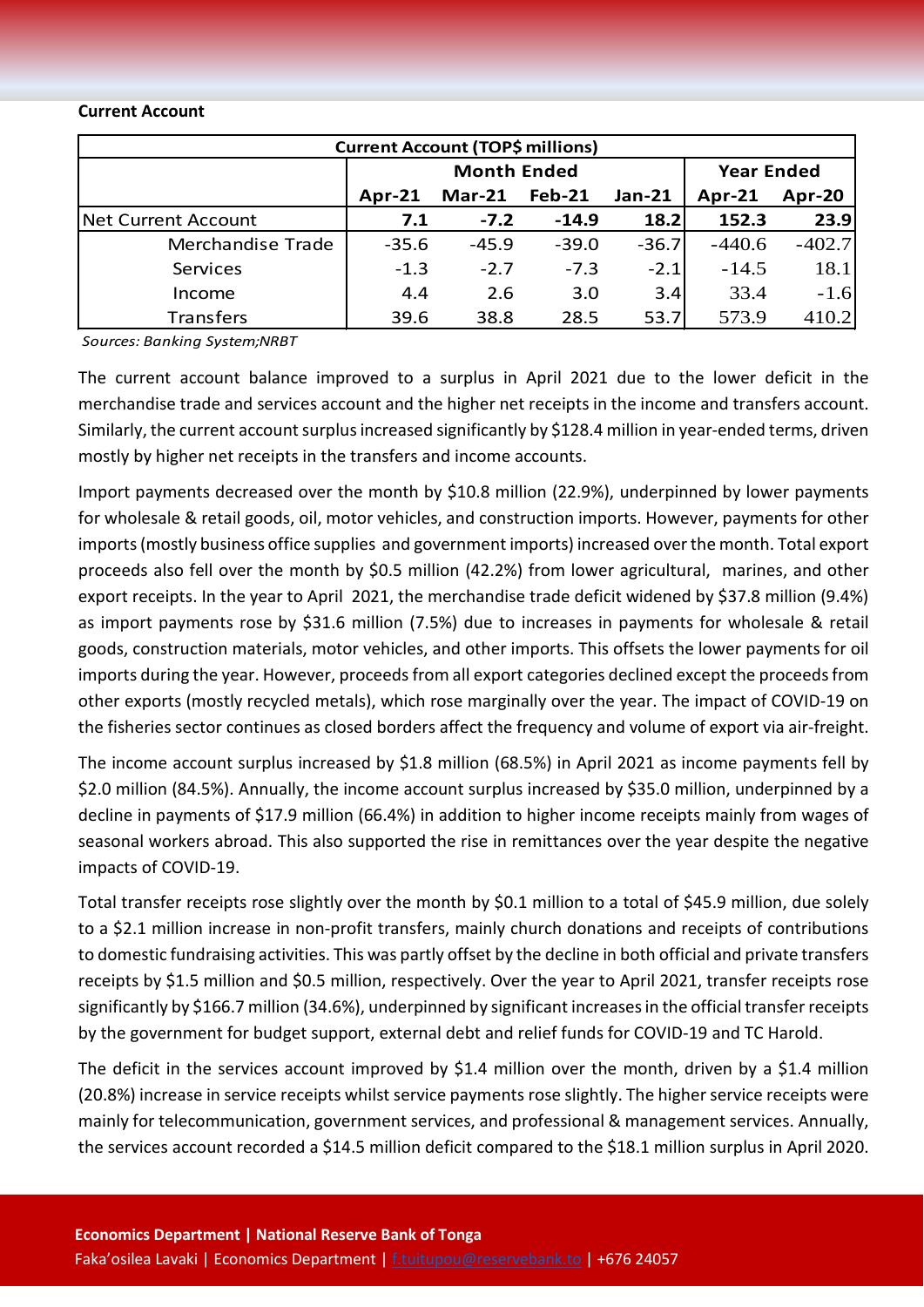This reflects the impact of the border lockdown on tourism activities over the past year. Both travel receipts and payments fell over the year by \$104.8 million (82.5%) and \$30 million (60.3%), respectively.

# **Capital Account**

| Capital Account (TOP\$ millions) |          |                      |                   |               |                    |      |  |  |
|----------------------------------|----------|----------------------|-------------------|---------------|--------------------|------|--|--|
|                                  |          | <b>Month Ended</b>   | <b>Year Ended</b> |               |                    |      |  |  |
|                                  | $Apr-21$ | <b>Mar-21 Feb-21</b> |                   | <b>Jan-21</b> | Apr-20<br>$Apr-21$ |      |  |  |
| Net Capital Account              | 0.5      | 0.9                  | 4.7               | 3.5           | 42.5               | 29.8 |  |  |
| Official                         | 0.0      | 0.2                  | 2.9               | 1.7           | 28.3               | 16.3 |  |  |
| Private                          | 0.4      | 0.7                  | 1.9               | 1.7           | 14.2               | 13.5 |  |  |

*Sources: Banking System;NRBT*

The capital account for April 2021 recorded a lower surplus of \$0.5 million (42.8%). This resulted from declines in both official and private capital receipts by \$0.2 million each. There were no capital payments during the month.

In year-end terms, the capital account recorded a higher surplus of \$42.5 million, supported by higher official receipts mainly for the reconstruction projects for houses destroyed by tropical cyclones Gita and Harold. This is also a slight decline in capital account payments, specifically private payments for investment projects abroad.

# **Financial Account**

| <b>Financial Account (TOP\$ millions)</b> |         |                      |                   |               |               |         |  |  |  |
|-------------------------------------------|---------|----------------------|-------------------|---------------|---------------|---------|--|--|--|
|                                           |         | <b>Month Ended</b>   | <b>Year Ended</b> |               |               |         |  |  |  |
|                                           | Apr-21  | <b>Mar-21 Feb-21</b> |                   | <b>Jan-21</b> | <b>Apr-21</b> | Apr-20  |  |  |  |
| Net Financial Account                     | $-13.6$ | $-0.4$               | $-2.8$            | 8.0           | 9.7           | $-42.8$ |  |  |  |
| Direct Investment                         | 0.0     | 0.0                  | 0.0               | $-0.1$        | 0.7           | $-3.5$  |  |  |  |
| Portfolio Investment                      | $-9.0$  | 0.0                  | 0.0               | 0.0           | $-9.0$        | $-22.4$ |  |  |  |
| Other Investment                          | $-4.5$  | $-0.4$               | $-2.7$            | 8.2           | 18.1          | $-16.8$ |  |  |  |

Table 4 Financial Account

*Note: The Net Financial Account figures incorporate also the net reconcilliation items which is not reflected in the table below Sources: Banking System;NRBT*

The financial account recorded a higher deficit of \$13.6 million in April 2021, driven mostly by large payments for offshore investments.

Over the year to April 2021, the financial account improved to a surplus of \$9.7 million compared to the \$42.8 million deficit in April 2020. This was mainly attributed to the lower outflow of portfolio investments compared to the previous year.

# **Outlook**

The NRBT anticipates economic growth to contract in the medium term, given the ongoing COVID-19 pandemic and associated uncertainties. At the same time, global oil and commodity prices have rebounded as economies start to recover from the pandemic. This will continue to hinder domestic economic growth and trading behaviour between Tonga and the rest of the world.